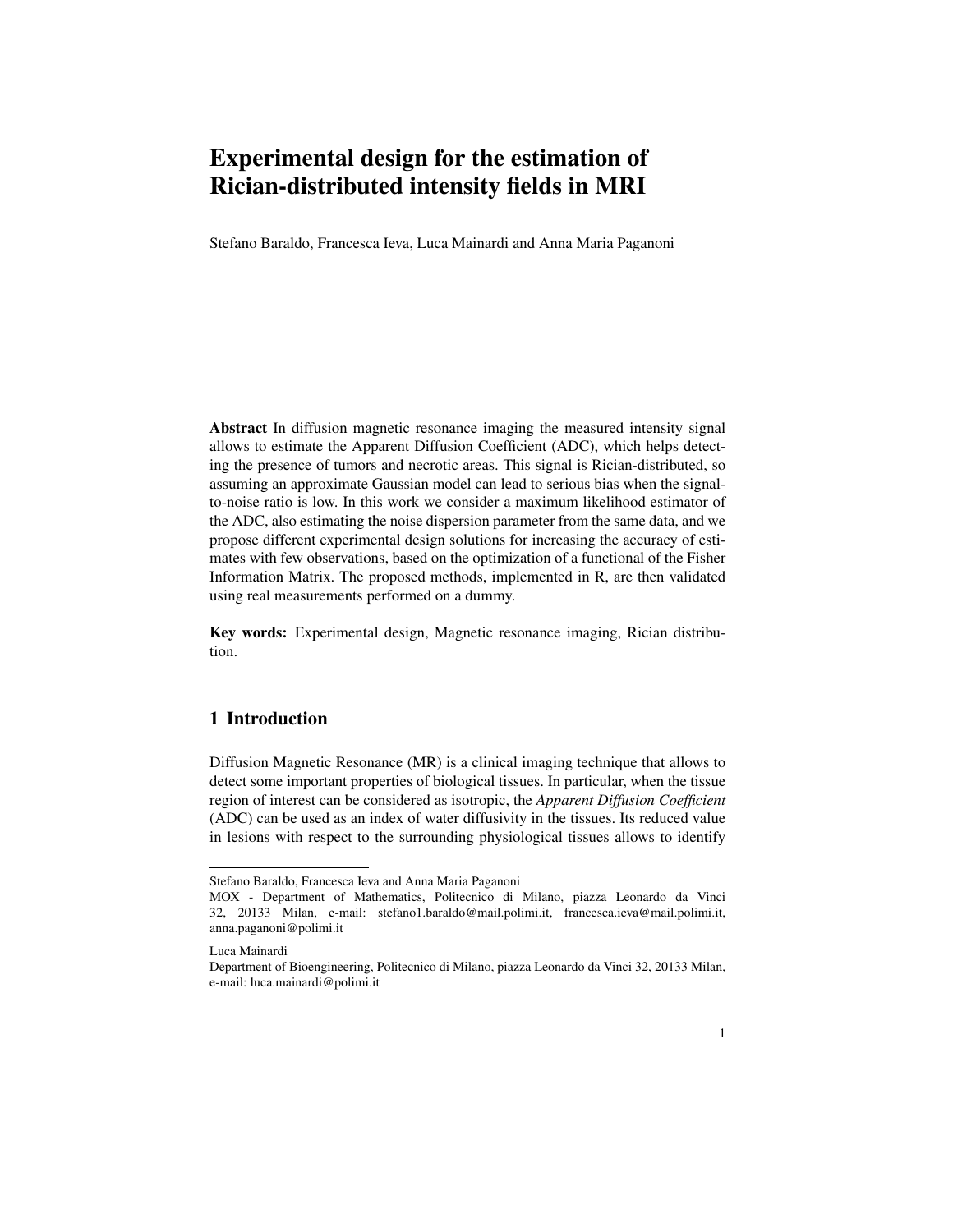regional necrosis, making it a useful quantity for the diagnosis of some types of tumors, like breast and prostate cancer (see for example [8] and [6]). This parameter can be estimated pixel-by-pixel by analyzing the dependence between the MR magnitude signal and a function of the MR acquisition parameters, the so-called *b-value*. For an overview on magnetic resonance, see for example [3].

In many practical situations it may not be possible to collect more than few measures at different *b*-values, so a reduction in the total number of measurements necessary to achieve a certain accuracy in ADC estimation is convenient in term of costs and patient involvement time. The purpose of this work is to increase the accuracy of ADC estimates by using maximum likelihood (ML) methods and by formulating an efficient design of the experiment.

#### 2 Rician distribution and estimation problem

The considered magnitude data derive from the complex signal  $w = w_r + i w_i$  measured in diffusion MR. It is usual to assume that both  $w_r$  and  $w_i$  are affected by a Gaussian noise with equal, constant variance, i.e.  $w_r \sim \mathcal{N}(v \cos(\theta), \sigma^2)$  and  $w_i \sim \mathcal{N}(v \sin(\vartheta), \sigma^2)$ , with  $v \in \mathbb{R}^+$  and  $\vartheta \in [0, 2\pi)$ . The measured magnitude  $M = \sqrt{w_r^2 + w_i^2}$  then follows a Rician distribution, with probability density given by

$$
f_M(m) = \frac{m}{\sigma^2} e^{-\frac{m^2 + v^2}{2\sigma^2}} I_0\left(\frac{mV}{\sigma^2}\right) 1\!\!1_{(0, +\infty)}(m),
$$

where  $I_0$  is the zeroth-order modified Bessel function of the first kind. In the limiting case  $\sigma^2 = 0$  (no noise), the parameter v would be the "true" signal of interest.

A widely accepted model for the dependence of the signal ν on the b-value *b* is the *Stejskal-Tanner equation*, here specified in the case of an isotropic tissue,

$$
v = v_0 \exp(-\alpha b), \tag{1}
$$

where  $\alpha$  is the ADC, i.e. the parameter of interest.

Least squares fitting is commonly used to estimate the parameters  $(v_0, \alpha, \sigma^2)$  of this model, thus approximating the problem to a non linear regression with gaussian additive noise. This approximation loses accuracy when the *Signal-to-Noise Ratio* (SNR)  $v/\sigma$  is low (see [7] for a discussion on this topic), while ML estimation for the Rician model leads to more accurate estimates of the parameters. In this work we assume the magnitude signal on each pixel of an MR image as Rician-distributed, with a local ν parameter that depends on the *b*-value following equation (1).

Let us consider a sample of observations of a magnitude signal  $\mathbf{m} = m_1, \ldots, m_n$ obtained as responses to the b-values  $\mathbf{b} = b_1, ..., b_n$  on a single pixel of a MR image. The likelihood function for the considered model is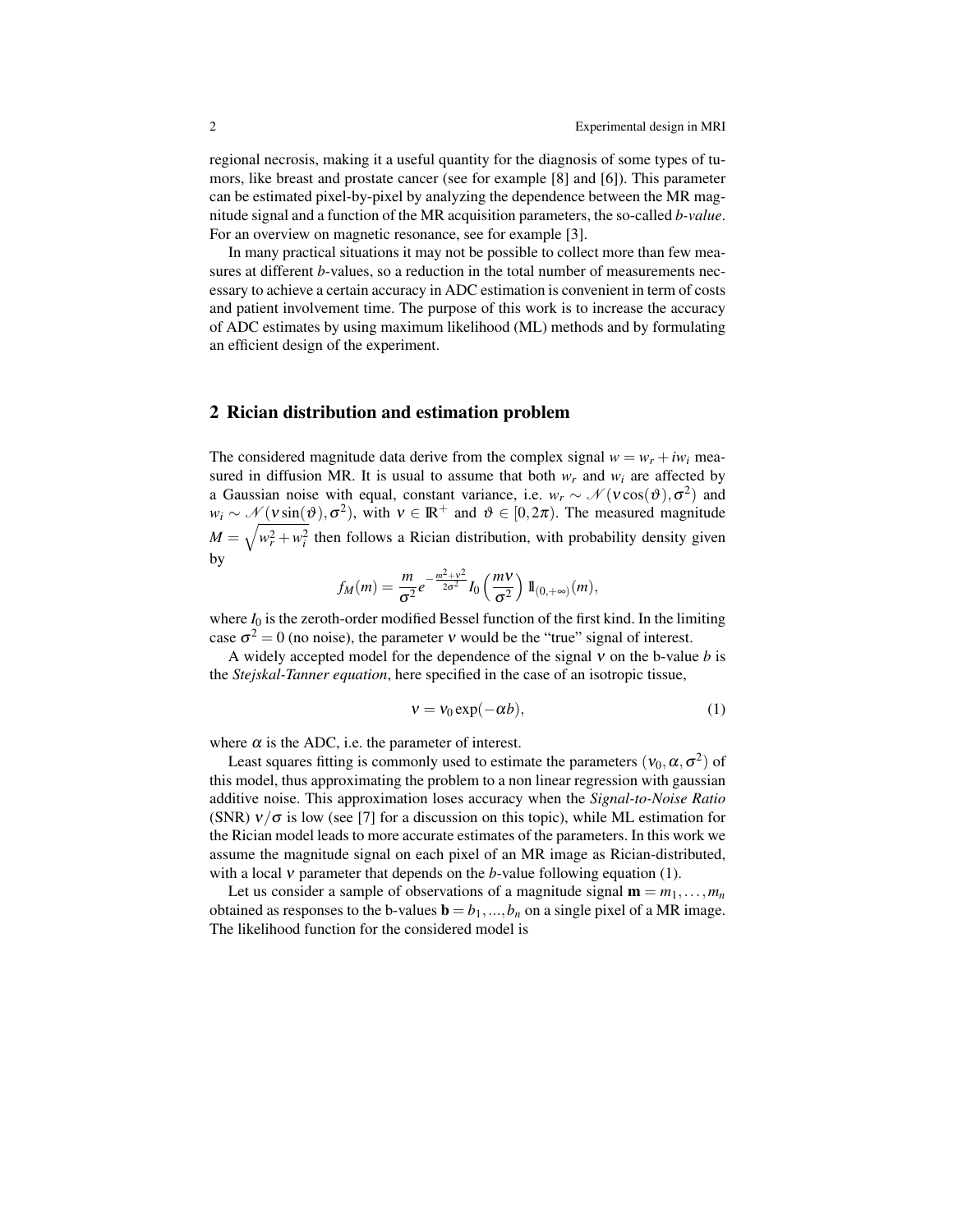Experimental design for the estimation of Rician-distributed intensity fields in MRI 3

$$
L(\mathbf{v}_0, \alpha, \sigma^2 | \mathbf{m}, \mathbf{b}) = \prod_{i=1}^n \frac{m_i}{\sigma^2} e^{-\frac{m_i^2 + v_0^2 e^{-2\alpha b_i}}{2\sigma^2}} I_0 \left( \frac{m_i v_0 e^{-\alpha b_i}}{\sigma^2} \right) 1\!\!1_{(0, +\infty)}(m_i). \tag{2}
$$

The optimal values of  $v_0$  and  $\alpha$  for equation (2) cannot be obtained explicitly, so a numerical optimization method is required to obtain estimates  $\hat{v}_0$  and  $\hat{\alpha}$ . In this work we use the *L-BFGS* method (see [4]) with interval constraints, implemented in the R function optim [5].

The parameter  $\sigma^2$  is commonly estimated separately before the estimation of other parameters, considering areas of tissue where the measured signal is believed to be almost pure noise. Considering a joint likelihood for the whole MR image,  $\sigma^2$ can also be estimated using an alternated maximization approach: fixing the vectors  $v_0$  and  $\alpha$  of parameter values on different pixels,  $\sigma^2$  is estimated by ML, then  $\sigma^2$ is fixed to its updated estimate and  $\hat{v}_0$  and  $\hat{\alpha}$  are obtained separately on each pixel. This method has good empirical convergence properties.

# 3 Experimental design

We propose an experimental design performed by choosing a convenient *b*-value for a new measurement, basing on estimates obtained in previous measurements. Since the inverse of the Fisher Information Matrix (briefly FIM)  $\mathscr{I}^{-1}(\theta | \sigma^2, \mathbf{b})$  for large samples approaches the covariance matrix of a vector of ML estimators  $\hat{\theta} =$  $(\hat{\theta}_1,\ldots,\hat{\theta}_k)$ , we iteratively optimize a convenient functional of the FIM with respect to  $\mathbf{b} = (b_1, \ldots, b_n)$  for a fixed sample size *n*. The FIM depends on the values of the unknown parameters  $v_0$  and  $\alpha$  in a non trivial way, so we perform the optimization fixing their values and assuming that they are near to the real ones. We propose an adaptive greedy optimization, that can alternates the following steps:

- 1. Compute estimates  $\hat{v}_0^{(h)}$  $\hat{\alpha}^{(h)}$  and  $\hat{\alpha}^{(h)}$  of  $v_0$  and  $\alpha$  using measurements performed on  $b_1^*, \ldots, b_h^*$ .
- 2. Fixing  $(b_1,...,b_h) = (b_1^*,...,b_h^*)$  and  $(v, \alpha) = (\hat{v}_0^{(h)})$  $\hat{\alpha}^{(h)}, \hat{\alpha}^{(h)}$ ), find

$$
b_{h+1}^* = \arg\min_b F\left[\mathcal{I}(\hat{\mathbf{v}}^{(h)}, \hat{\boldsymbol{\alpha}}^{(h)} | \sigma^2, b_1^*, \ldots, b_h^*, b)\right],
$$

being *F* a suitable functional of the FIM, then perform a new measurement  $m_{h+1}$ at point  $b_{h+1}^*$  and increment *h* by 1.

In our implementation we consider  $F\left[\mathcal{I}(\hat{v}_0, \hat{\alpha} | \sigma^2, b_1^*, \dots, b_n^*)\right] = \mathcal{I}_{22}^{-1}$ , the asymptotic variance of the ML estimator  $\hat{\alpha}$ ; other solutions are possible, like the determinant or the trace of  $\mathscr{I}^{-1}$ .

The method described above refers to a single pixel of a MR image, but in applications it is necessary to improve some index of global precision on the whole image. This can be achieved, for example, by minimizing the sum of variances of ADC estimators on all pixels of the image.